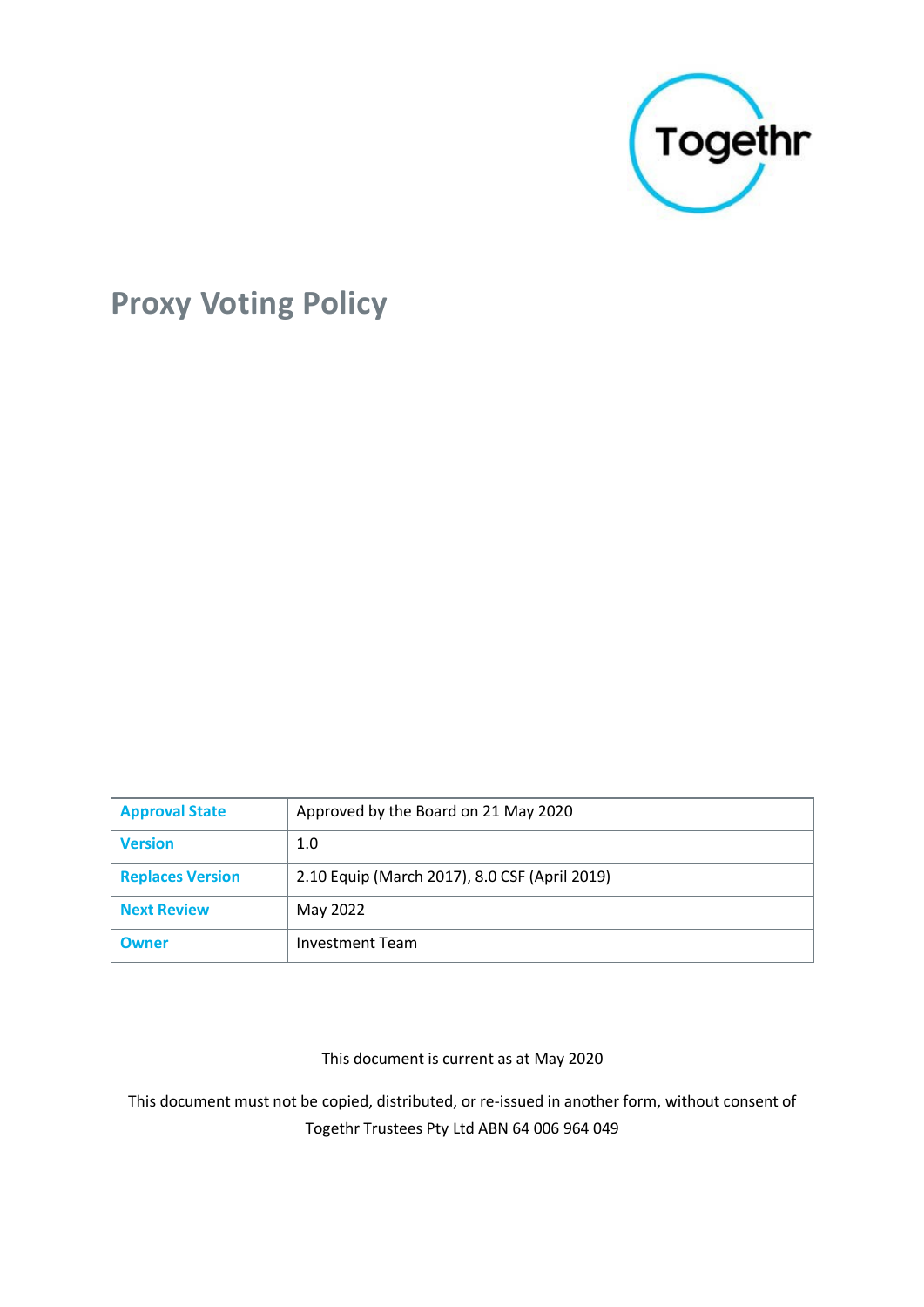# **Table of Contents**

| $1_{\cdot}$ |     |  |
|-------------|-----|--|
|             | 1.1 |  |
|             | 1.2 |  |
| 2.          |     |  |
|             | 2.1 |  |
|             | 2.2 |  |
|             | 2.3 |  |
| 3.          |     |  |
|             | 3.1 |  |
|             | 3.2 |  |
| 4.          |     |  |
| 5.          |     |  |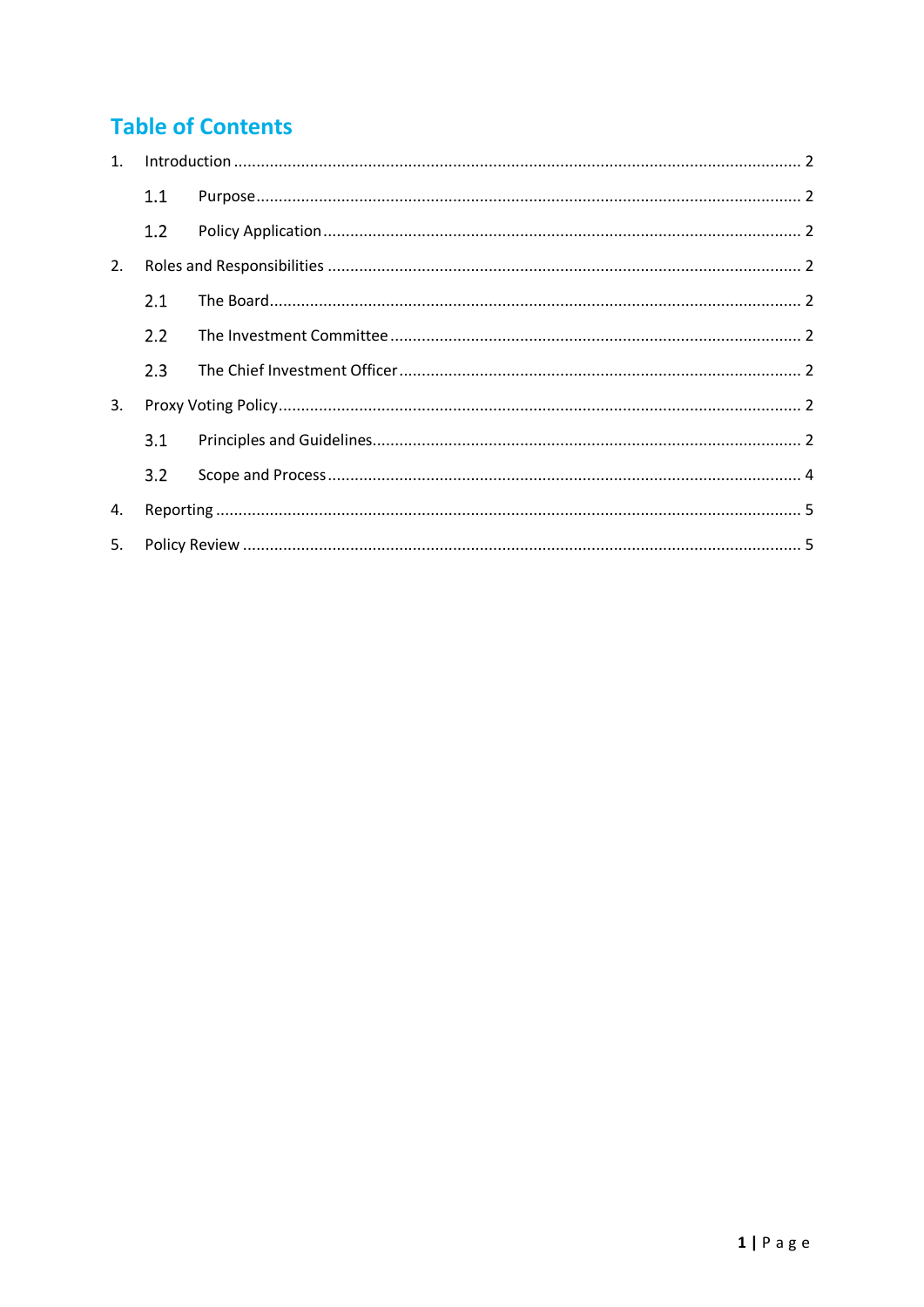# **1. Introduction**

The overall objective of Togethr Trustees Pty Ltd (the Trustee), the Trustee of the MyLifeMyMoney Superannuation Fund and the Equip Superannuation Fund (the Funds), is to maximise the retirement income for members.

The Trustee recognises that Environmental, Social and Governance (ESG) considerations are factors which may influence whether this objective is met. The integration of ESG considerations, and the application of responsible investment practices, into the management of our investment portfolios is consistent with our overall investment beliefs.

Exercising voting rights is an important tool for encouraging responsible corporate behaviour and expressing views regarding a company's strategy, leadership, remuneration, mergers and acquisitions and its ESG practices and disclosure. The Trustee has a fiduciary obligation to act in the best interests of all members and represents its members in corporate governance matters through the proxy voting process.

## 1.1 Purpose

The purpose of this Policy is to outline the Trustee's approach in relation to voting on resolutions put to shareholder meetings of its investee companies.

## 1.2 Policy Application

This Policy applies to all related entities of the Trustee Company.

# **2. Roles and Responsibilities**

#### 2.1 The Board

The Board of the Trustee Company is ultimately responsible for the establishment, implementation and oversight of the Proxy Voting Policy.

The Board is responsible for approving this Policy.

#### 2.2 The Investment Committee

The Investment Committee is responsible for overseeing the Policy and reporting any issues to the Board.

The Committee is also responsible for reviewing the Policy and recommending changes for the Board to review and approve.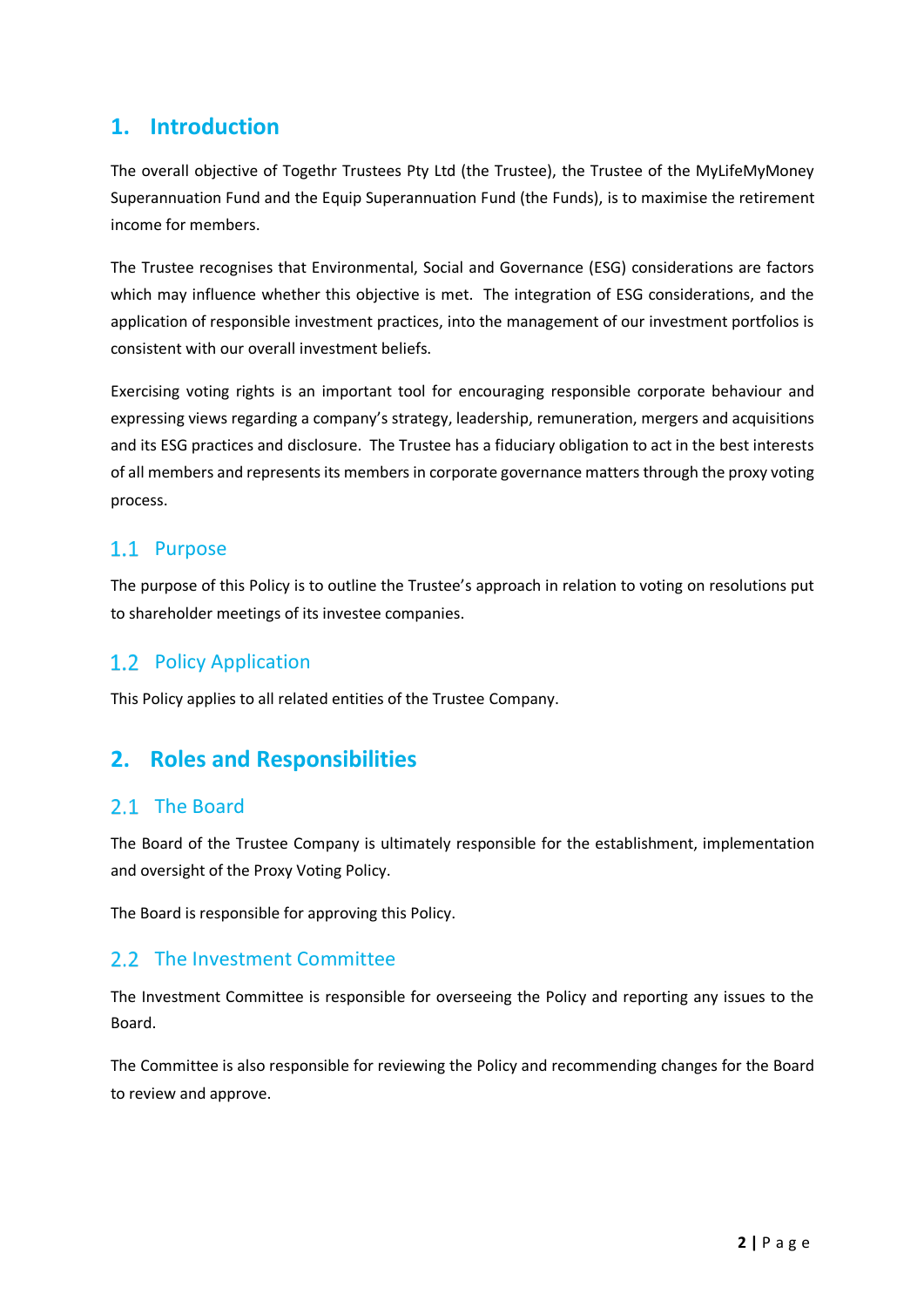## 2.3 The Chief Investment Officer

The Chief Investment Officer is responsible for reviewing the Policy and recommending changes for the Investment Committee to review.

The Chief Investment Officer is also responsible for monitoring compliance with the Responsible Investment Policy.

# **3. Proxy Voting Policy**

#### **3.1 Principles and Guidelines**

- 3.1.1 This Proxy Voting Policy forms an integral part of our investment governance framework and should be read in conjunction with the Trustee's Responsible Investment (RI) Policy and the Climate Change Position Statement.
- 3.1.2 The Trustee believes that sound corporate governance principles contribute to superior financial performance which results in long term prosperity. As such our proxy votes are exercised in a way that is expected to enhance members' retirement outcomes, consistent with the Trustee's responsibilities under the Superannuation Industry (Supervision) Act 1993 (Cth) (SIS Act) and common law.
- 3.1.3 The terms of this Policy have been developed by referencing a number of sources and accepted governance industry standards, including:
	- a) The Governance Guidelines of the Australian Council of Superannuation Investors (ACSI);
	- b) The Financial Services Council's Standard No. 13 "Voting Policy, Voting Record & Disclosure";
	- c) The Australian Prudential Regulation Authority's Prudential Standard SPS 510 Governance; and
	- d) Section 29QB of the Superannuation Industry (Supervision) Act 1993 and Superannuation Industry (Supervision) Regulation 2.38(2)(n).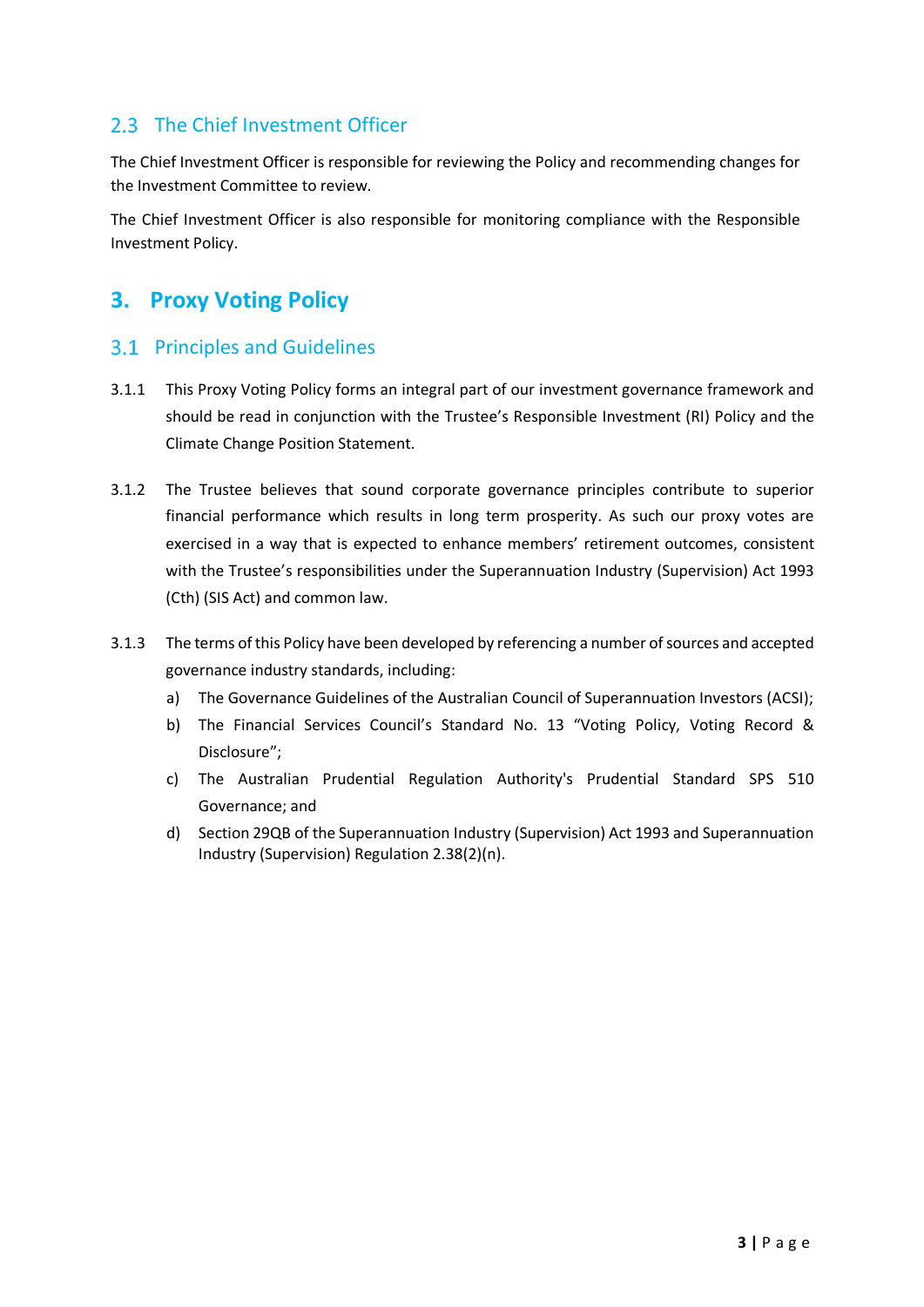#### Scope and Process

- 3.2.1 The Trustee invests in Australian Equities and International Equities through a number of fund managers. These investments are held either via segregated portfolios governed by Investment Management Agreements (IMAs) between the Trustee and the fund managers, or via commingled or pooled funds.
- 3.2.2 For investments held via segregated portfolios, the underlying shares of the investee companies together with the voting rights attached to those shares are held in the name of the Trustee. Under these arrangements, the Trustee is able to determine the way in which voting rights attached to company shares are exercised.
- 3.2.3 For investments via commingled or pooled funds, the underlying shares and voting rights are held in the name of the fund managers or the trustees of the pooled funds. The manager of a pooled vehicle has the legal capacity to exercise voting rights attached to ownership of the underlying shares.
- 3.2.4 For asset classes other than Australian and International Equities, in particular for unlisted assets, the Trustee may invest through partnership arrangements in which the Trustee is registered as a limited partner. Under this arrangement, the Trustee holds the voting rights for a number of proposals presented at the meetings of the partnership. The Trustee will exercise its voting rights for these arrangements either directly or through the Custodian of the assets, in line with the voting principles and guidelines previously outlined.
- 3.2.5 The Trustee implements the following procedures in exercising its voting rights and reviewing and monitoring the voting rights of its fund managers for Australian and International Equities. Slight variances to these procedures may occur given possible developments in regulatory requirements and voting arrangements in the various jurisdictions.

#### **Australian Equities**

- The Trustee exercises its voting rights on segregated Australian Equities portfolios.
- The Trustee will consider the recommendations of ACSI and the portfolio managers, and, if appropriate, the views of other ESG service providers and various stakeholders, in formulating its votes. An annual summary of the votes lodged by the Trustee will be made available on the Funds' website.

#### **International Equities**

• For segregated International shares portfolios, the Trustee mandates the fund managers to exercise voting rights on behalf of the Trustee. The following requirements apply in this circumstance: